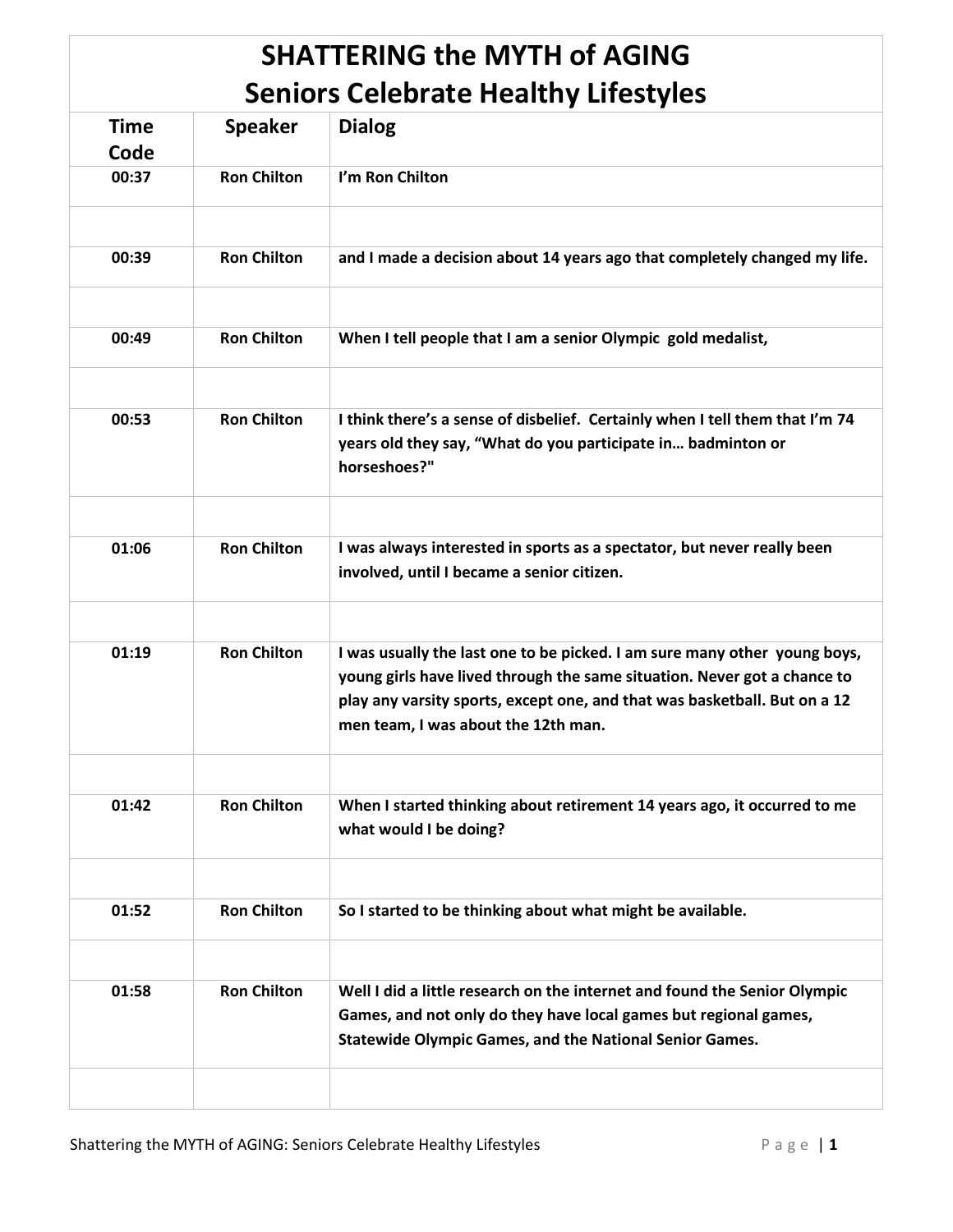| 02:13 | <b>Ron Chilton</b> | So I started training. The transformation that I'm talking about was really<br>almost a metamorphosis.                                                       |
|-------|--------------------|--------------------------------------------------------------------------------------------------------------------------------------------------------------|
| 02:25 | <b>Ron Chilton</b> | I have discovered a deep resolve, and inner strength that I didn't realize<br>that I had.                                                                    |
| 02:40 | <b>Ron Chilton</b> | The only requirements for participating in the Senior Games is to reach the<br>age of 50.                                                                    |
| 02:49 | <b>Ron Chilton</b> | I started participating in the Kentucky State Senior Games.                                                                                                  |
| 02:54 | <b>Ron Chilton</b> | This is the first year that they will be held in Paducah.                                                                                                    |
| 02:58 | <b>Ron Chilton</b> | "There's Howard Hallmy hero!"                                                                                                                                |
| 03:01 | <b>Howard Hall</b> | "Good to see you, Ron!"                                                                                                                                      |
| 03:02 | <b>Ron Chilton</b> | "Hey, how ya doing, pal?"                                                                                                                                    |
| 03:05 | <b>Howard Hall</b> | "I am Howard Hall from Frankfort, Kentucky, competing in the Kentucky<br>State Senior Games. If you want to use this, go ahead and show it to<br>everybody." |
| 03:17 | <b>Ron Chilton</b> | But tomorrow will be a real challenge. Twelve events in one day. As far as<br>they know, that has never been attempted before.                               |
| 03:28 | <b>Ron Chilton</b> | "Because you and I enter everything. You know that. We will try a little bit<br>of everything."                                                              |
|       |                    |                                                                                                                                                              |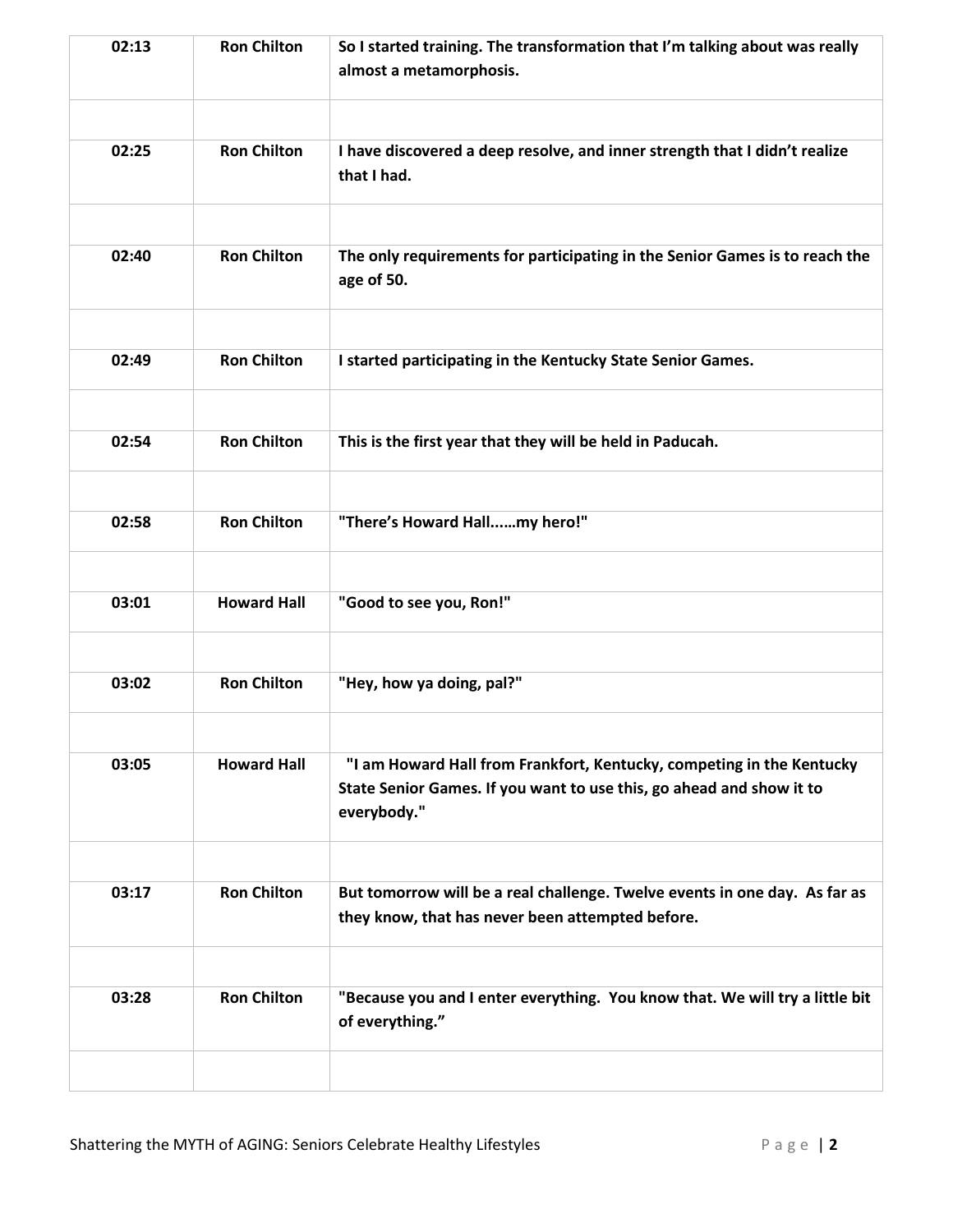| 03:38 | <b>Ron Chilton</b>                  | Well, that ought to do it, huh?                                                                                                                     |
|-------|-------------------------------------|-----------------------------------------------------------------------------------------------------------------------------------------------------|
|       |                                     |                                                                                                                                                     |
| 03:35 | <b>Ron Chilton</b>                  | In the Senior Games, we compete in incremental categories of five years<br>each, starting at 50 to 54, 55 to 59 and so on.                          |
|       |                                     |                                                                                                                                                     |
|       |                                     |                                                                                                                                                     |
| 03:49 | <b>Ron Chilton</b>                  | "And this guy, you know, he's been here, has been around for what?"                                                                                 |
| 03:51 | <b>Blanchard</b><br><b>Amstrutz</b> | "I am the Senior Citizen."                                                                                                                          |
| 03:52 | <b>Ron Chilton</b>                  | "You are? Yeah, you and Howard Hall"                                                                                                                |
| 03:54 | <b>Blanchard</b><br>Amstrutz        | "Yeah, I'm 90."                                                                                                                                     |
| 03:57 | <b>Ron Chilton</b>                  | "You're Well, you are? You told me that you were approaching 90I'm<br>telling youwell, you told me"                                                 |
| 04:02 | <b>Blanchard</b><br><b>Amstrutz</b> | "I'm 90."                                                                                                                                           |
| 04:03 | <b>Ron Chilton</b>                  | I love these people.                                                                                                                                |
| 04:07 | <b>Ron Chilton</b>                  | I have made so many friends since I have become a competitor. And it is<br>such a joy to see them year after year and we all cheer for one another. |
| 04:23 | <b>Ron Chilton</b>                  | Just before a competition, several emotions come into play.                                                                                         |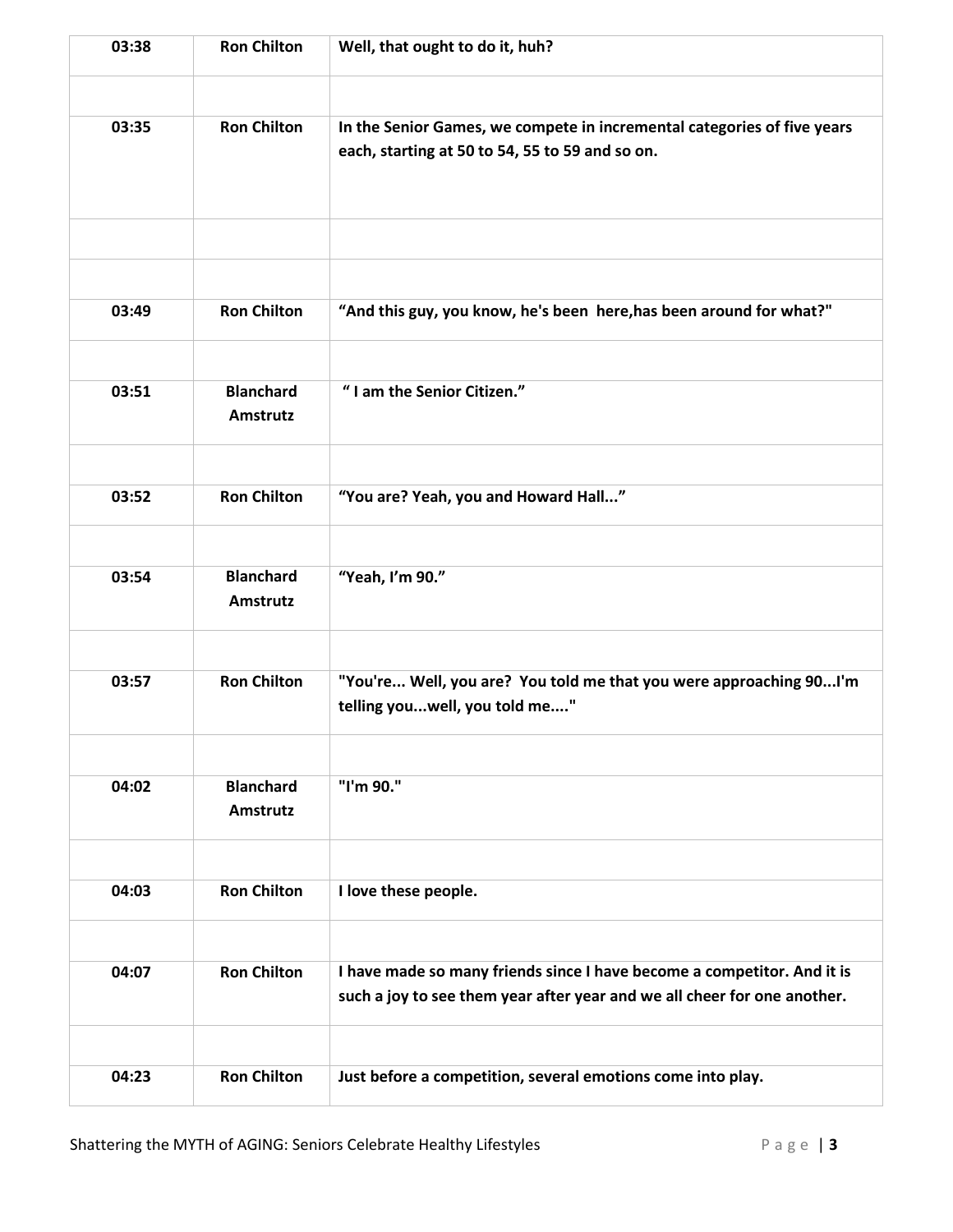| 04:29 | <b>Ron Chilton</b> | First of all anticipation, "Who will my competitors be? How strong will<br>they be? Do I know them? Is this the first time that I've competed against<br>them?"                                                                                         |
|-------|--------------------|---------------------------------------------------------------------------------------------------------------------------------------------------------------------------------------------------------------------------------------------------------|
|       |                    |                                                                                                                                                                                                                                                         |
| 04:41 | <b>Ron Chilton</b> | And then there is a certain anxiety, right before the gun goes off.                                                                                                                                                                                     |
|       |                    |                                                                                                                                                                                                                                                         |
| 04:47 | <b>Ron Chilton</b> | But, once that gun fires, we seem to go into another zone.                                                                                                                                                                                              |
|       |                    |                                                                                                                                                                                                                                                         |
| 04:56 | <b>Ron Chilton</b> | I've seen some amazing things.                                                                                                                                                                                                                          |
|       |                    |                                                                                                                                                                                                                                                         |
| 05:00 | <b>Ron Chilton</b> | I recall seeing a 97 year old man setting a world record in the 100 meter<br>dash.                                                                                                                                                                      |
|       |                    |                                                                                                                                                                                                                                                         |
| 05:06 | <b>Ron Chilton</b> | Everybody was brought to tears.                                                                                                                                                                                                                         |
|       |                    |                                                                                                                                                                                                                                                         |
| 05:10 | <b>Ron Chilton</b> | There was another example of an 88 year-old woman who had entered the<br>400 meters. One time around the track, and it became evident that she<br>was blind.                                                                                            |
|       |                    |                                                                                                                                                                                                                                                         |
| 05:23 | <b>Ron Chilton</b> | And her 65-year-old daughter, held her hand all the way around the track.                                                                                                                                                                               |
|       |                    |                                                                                                                                                                                                                                                         |
| 5:34  | <b>Ron Chilton</b> | An 89 year-old man, his knees had completely given out. They allowed him<br>to take a walker with wheels, and he rolled himself around the track and<br>he fell (tearing up) he fell three times and three times he got up and he<br>finished the race. |
|       |                    |                                                                                                                                                                                                                                                         |
| 06:02 | <b>Ron Chilton</b> | A lot of doctors do not recommend that seniors take up running. If you've<br>never been a runner before, they would rather you start out walking, or<br>cycling, because it can be detrimental to your joints.                                          |